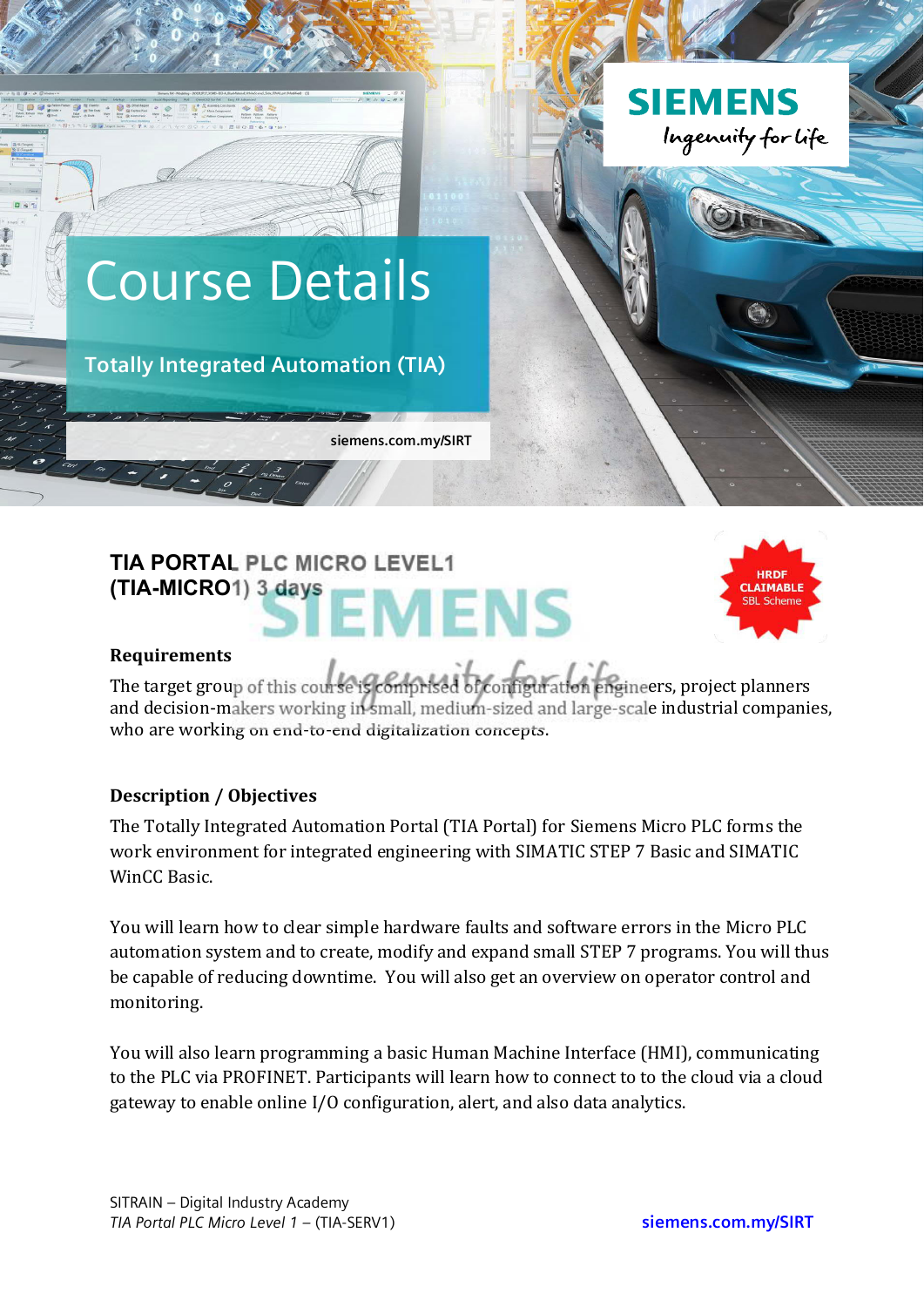

## **Content**

- Set up, install and wiring Siemens Micro PLC
- Configuring, parameterize, and exchange modules
- Create, change, program and expand small STEP 7 Programs
- Reliably operate and configure the "TIA Portal" engineering environment
- Create boot project and simple commissioning of PLC
- Basic introduction to HMI
- Programming communication between HMI and PLC

# **Target Group**

Technical/Maintenance Manager, Programmers.

### **Contact Information**

# SIEMENS MALAYSIA SDN. BHD. (93008-X) **HRDF Training Provider ID: 13213/82**

SITRAIN - Digital Industry Academy,

SITRAIN Training Center SITRAIN Training Center<br>Level 15-1, CP Tower, No. 11, Jalan 16/11, Pusat Dagang Seksven 16. 46350 Petaling Jaya, Selangor.

Ingenuity for life

| Helpdesk: | 1800 808 8888                              |
|-----------|--------------------------------------------|
| E-mail:   | industry.my@siemens.com                    |
| e-Pass:   | https://siemens.asia/e-pass v2/ASEAN/main/ |
| Website:  | siemens.com.my/SIRT                        |

**Bank Details** 

| <b>Bank Name:</b>           | Deutsche Bank (M) Bhd            |
|-----------------------------|----------------------------------|
| <b>Bank Account Number:</b> | 0020768000                       |
| <b>Bank Address:</b>        | 18th - 20th Floor, Menara IMC 8, |
|                             | Jalan Sultan Ismail,             |
|                             | 50250, Kuala Lumpur              |
| <b>Bank Swift Code:</b>     | <b>DEUTMYKLXXX</b>               |